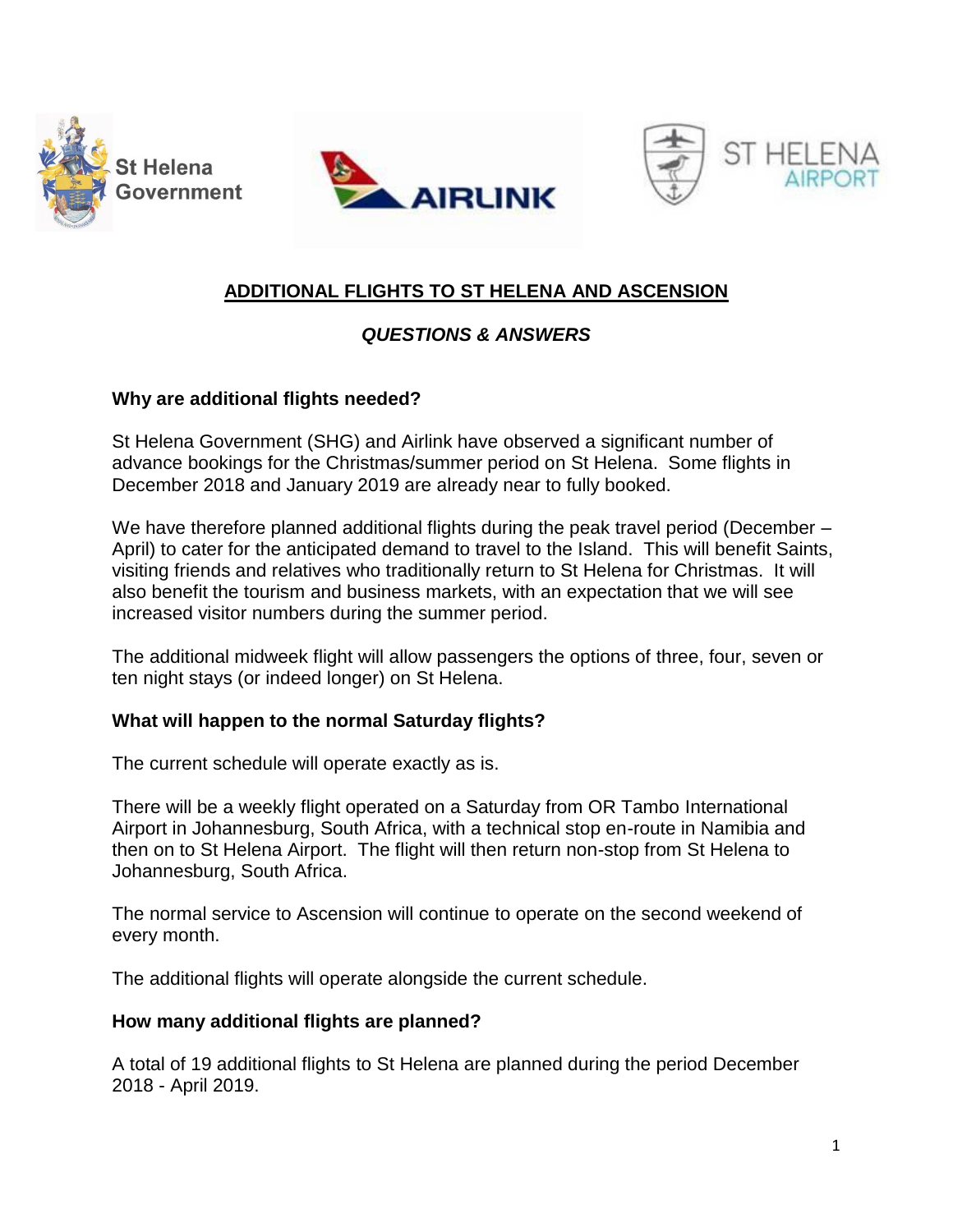An additional flight is planned to Ascension Island in December 2018 and again in January 2019 to meet anticipated demand during the peak period.

### **When are the additional flights planned?**

We are planning an additional flight per week to St Helena over the five month period from December 2018 - April 2019.

This does not include the weeks beginning 24 December 2018 and 31 December 2018. We have deliberately not scheduled a mid-week flight to coincide with the public holidays around Christmas and the New Year as traditionally few people travel on these days.

Over and above this, an additional flight is planned to Ascension Island in December 2018 and again in January 2019 to meet anticipated demand during the peak period.

Practical planning is underway and the final schedule will be published shortly.

### **Could the additional flights operate from Cape Town instead of Johannesburg?**

The flights to St Helena will continue to originate from Johannesburg for the foreseeable future. This is kept under regular review by SHG and Airlink.

Discussions are continuing in relation to Air Traffic Freedom Rights that would enable passenger transfers at Windhoek to connect to flights to Cape Town. Both Airlink and SHG remain committed to the reinstatement of this service.

In the meantime, passengers wishing to travel to/from Cape Town can do so via Johannesburg. Please contact your travel agent. Passengers arriving or departing Johannesburg requiring extra time to board, who cannot walk long distances, or are in need of assistance can make suitable arrangements through Airlink on [tel:+27114517350.](tel:+27114517350) OR Tambo International Airport in Johannesburg is a very large sprawling airport and help can be arranged to assist passengers transiting the airport. The same arrangements can be made for St Helena Airport if required.

### **How do I book a seat?**

Airlink is currently making the final practical arrangements for the additional flights. Flights will then be loaded into booking systems. Tickets will go on sale shortly.

Tickets will be available online via the Airlink website at: <https://flyairlink.com/> and through all normal IATA global distribution systems. Passengers are advised to contact their IATA travel agent.

For those passengers resident on St Helena, ticket bookings can be made via Solomon & Company (St Helena) Plc's Shipping & Travel Agency at the Malabar in